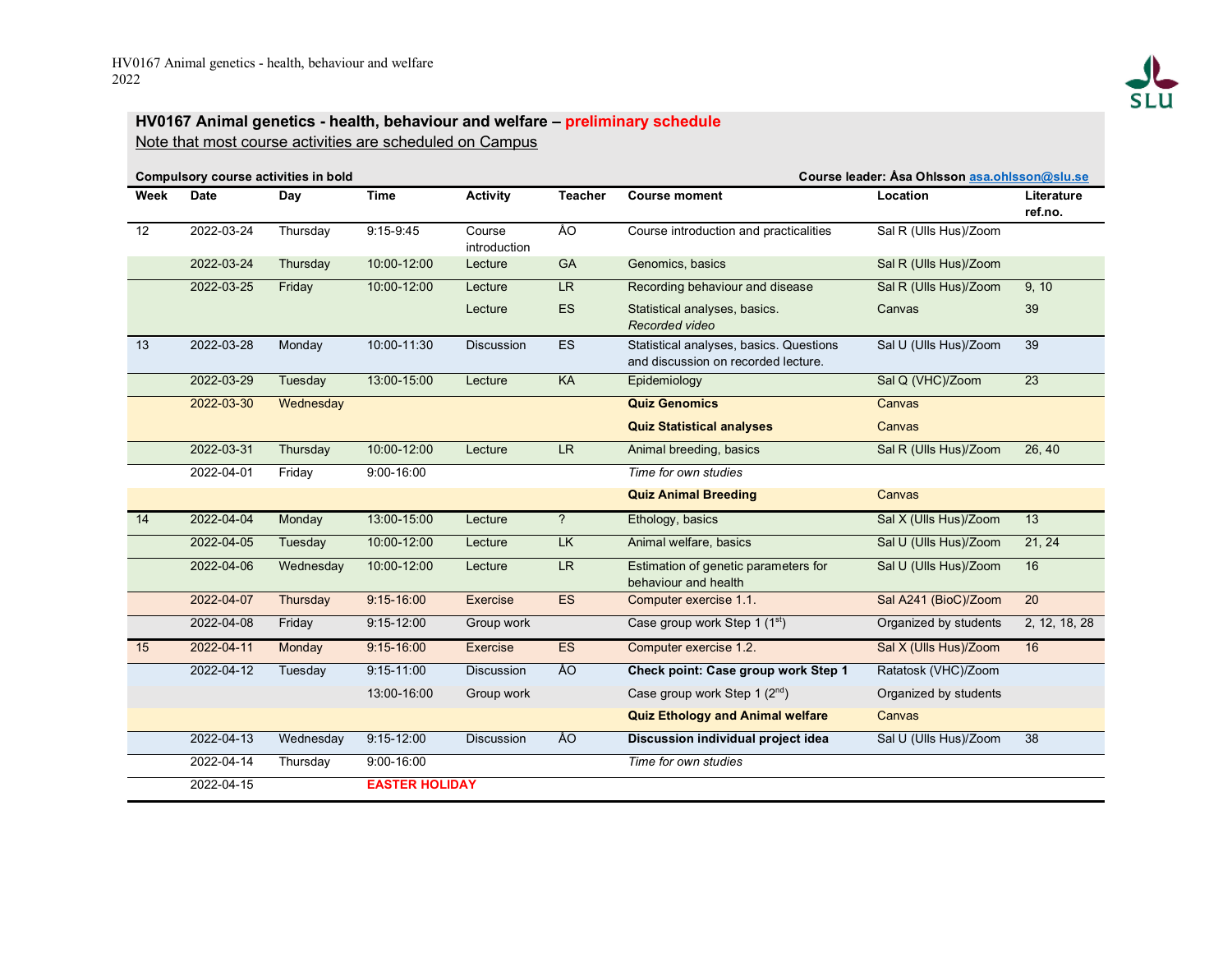| Week | <b>Date</b> | Day       | <b>Time</b>           | <b>Activity</b>     | <b>Teacher</b>         | <b>Course moment</b>                            | Location              | Lit. ref .no.        |
|------|-------------|-----------|-----------------------|---------------------|------------------------|-------------------------------------------------|-----------------------|----------------------|
| 16   | 2022-04-18  | Monday    | <b>EASTER HOLIDAY</b> |                     |                        |                                                 |                       |                      |
|      | 2022-04-19  | Tuesday   | $9:15 - 12:00$        | Group work          |                        | Case group work Step 1 (3rd)                    | Organized by students |                      |
|      | 2022-04-20  | Wednesday |                       |                     |                        | Hand in report: Case group work<br>Step 1 13:00 | Canvas                |                      |
|      | 2022-04-21  | Thursday  | 09:15-12:00           | Report              | LR                     | Presentations: Case group work Step 1           | Sal U (Ulls Hus)/Zoom | $\overline{32}$      |
|      | 2022-04-22  | Friday    | 09:15-12:00           | Report              | LR                     | Presentations: Case group work Step 1           | Sal Y (Ulls Hus)/Zoom | 32                   |
|      |             |           |                       |                     |                        | Hand in computer exercise 1                     | Canvas                |                      |
| 17   | 2022-04-25  | Monday    | 10:00-12:00           | Lecture             | <b>GA</b>              | Molecular genetics I                            | Sal R (Ulls Hus)/Zoom | 8, 17, 27,<br>33, 35 |
|      | 2022-04-26  | Tuesday   | 10:00-12:00           | Lecture             | $\overline{AB}$        | Molecular genetics II                           | Sal X (Ulls Hus)/Zoom | 30, 31, 34,<br>36    |
|      | 2022-04-27  | Wednesday | 10:00-12:00           | Lecture             | GA                     | Epigenetics                                     | Sal X (Ulls Hus)/Zoom | 15                   |
|      | 2022-04-28  | Thursday  | 13:00-15:00           | Lecture             | LR                     | Genetic evaluation                              | Sal U (Ulls Hus)/Zoom | $\overline{37}$      |
|      | 2022-04-29  | Friday    | $9:15 - 12:00$        | Group work          |                        | Case group work Step 2 (1st)                    | Organized by students |                      |
| 18   | 2022-05-02  | Monday    | 10:00-12:00           | Lecture             | LR.                    | Selection I                                     | Ratatosk (VHC)/Zoom   | 14, 22               |
|      | 2022-05-03  | Tuesday   | $9:15 - 15:00$        | <b>Exercise</b>     | <b>ES</b>              | Computer exercise 2.1                           | Sal Q (Ulls Hus)/Zoom |                      |
|      | 2022-05-04  | Wednesday | 10:00-12:00           | Lecture             | LR                     | Selection II                                    | Sal X (Ulls Hus)/Zoom | 5, 6                 |
|      | 2022-05-05  | Thursday  | $9:15 - 15:00$        | Exercise            | ES                     | Computer exercise 2.2                           | Ratatosk (VHC)/Zoom   |                      |
|      | 2022-05-06  | Friday    | 10:00-11:30           | <b>Discussion</b>   | <b>GA</b>              | Check point: Case group work Step 2             | Ratatosk (VHC)/Zoom   |                      |
|      |             |           | 13:00-15:00           | Group<br>discussion |                        | Discussion about genetic evaluation of<br>dogs  | Organized by students | 1                    |
| 19   | 2022-05-09  | Monday    | 13:00-15:00           | Lecture             | <b>DJK</b>             | From single genes to genomic selection          | Ratatosk (VHC)/Zoom   | $\overline{4}$       |
|      | 2022-05-09  | Monday    |                       |                     |                        | Hand in computer exercise 2                     | Canvas                |                      |
|      | 2022-05-10  | Tuesday   | 13:00-13:30           | Lab tour            | $\overline{\text{TV}}$ | Online guided tour of the genomic lab           | Zoom/Canvas           |                      |
|      |             |           | 13:30-16:00           | Group work          |                        | Case group work Step 2 $(2^{nd})$               | Organized by students |                      |
|      | 2022-05-11  | Wednesday | 10:00-12:00           | Lecture             | LR                     | Breeding program I                              | Ratatosk (VHC)/Zoom   | 7, 19, 3             |
|      | 2022-05-12  | Thursday  | $9:00 - 16:00$        |                     |                        | Time for own studies                            |                       |                      |
|      | 2022-05-14  | Friday    | $9:15 - 12:00$        | Group work          |                        | Case group work Step 2 (3rd)                    | Organized by students |                      |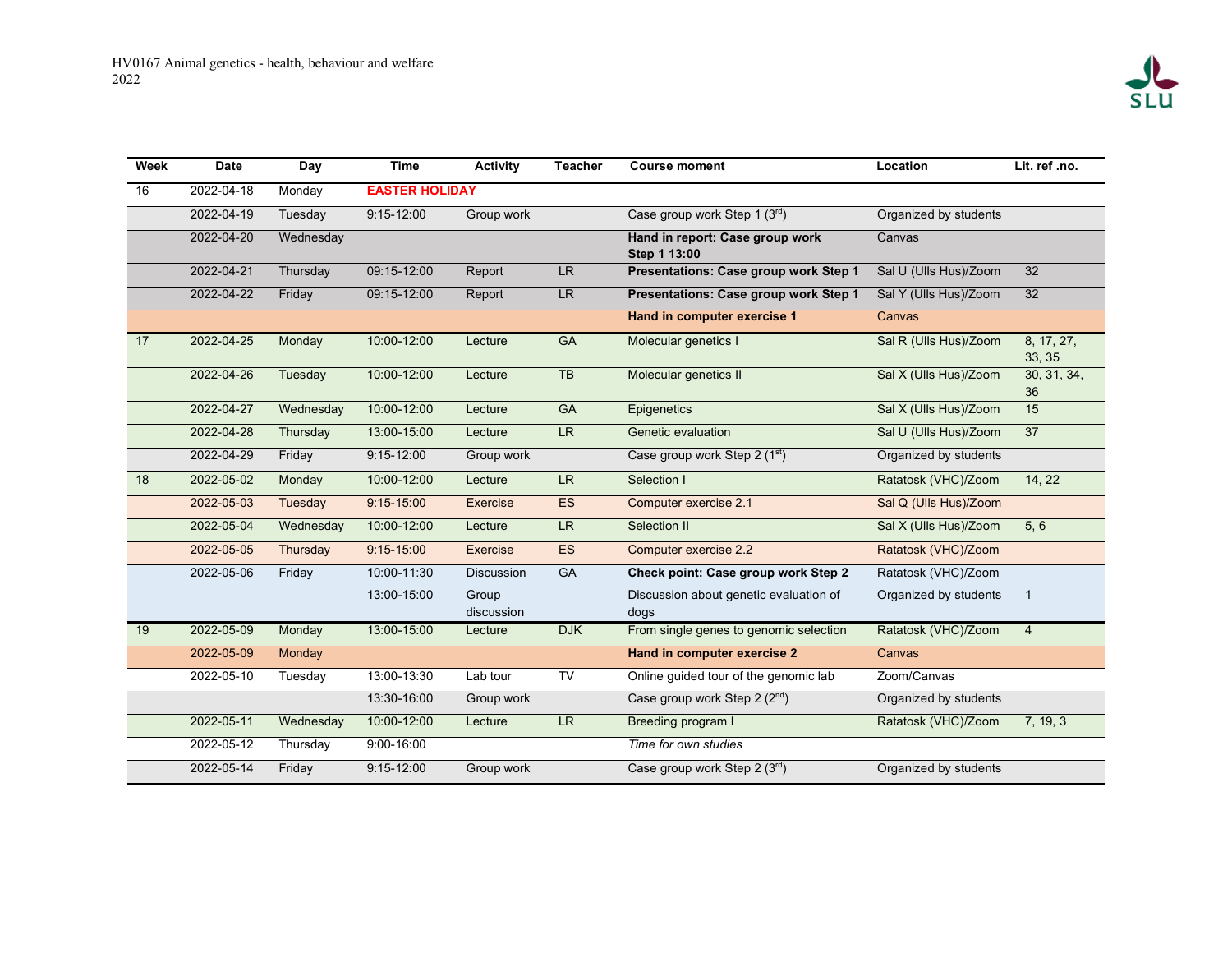| Week            | <b>Date</b> | Day       | <b>Time</b>                      | <b>Activity</b>   | <b>Teacher</b> | <b>Course moment</b>                                            | Location              | Lit. ref. no. |
|-----------------|-------------|-----------|----------------------------------|-------------------|----------------|-----------------------------------------------------------------|-----------------------|---------------|
| 20              | 2022-05-16  | Monday    | 10:00-12:00                      | Lecture           | LR.            | Breeding program II                                             | Ratatosk (VHC)/Zoom   | 11, 25        |
|                 |             |           |                                  |                   |                | Hand in individual project draft                                |                       |               |
|                 | 2022-05-17  | Tuesday   | 10:00-12:00                      | Lecure            | <b>JP</b>      | Breeding program: Fur animals                                   | Not set yet /Zoom     |               |
|                 |             | Tuesday   |                                  |                   |                | Hand in report: Case group work<br>Step 2                       | Canvas                |               |
|                 | 2022-05-18  | Wednesday |                                  |                   |                | Time for own studies                                            |                       |               |
|                 | 2022-05-19  | Thursday  | 13:00-15:00                      | Lecture           | ÅO             | Learning outcomes from international<br>health programs in cats | Ratatosk (VHC)/Zoom   | 40, 41        |
|                 |             |           |                                  |                   |                | Feedback individual project draft                               | E-mail                |               |
|                 | 2022-05-20  | Friday    | $9:15 - 15:00$                   | Report            | GA             | <b>Presentations: Case group work</b><br>Step 2                 | Ratatosk (VHC)/Zoom   |               |
| 21              | 2022-05-23  | Monday    | $9:00 - 12:00$                   | Group work        |                | Case group work Step 3 (1 <sup>st</sup> )                       | Organized by students |               |
|                 | 2022-05-24  | Tuesday   | $9:15 - 11:30$                   | <b>Discussion</b> | ÅO             | Check point: Case group work Step 3                             | Ratatosk (VHC)/Zoom   |               |
|                 |             |           | 13:00-16:00                      | Group work        |                | Case group work Step $3(2^{nd})$                                | Organized by students |               |
|                 | 2022-05-25  | Wednesday | $9:15 - 12:00$                   | Group work        |                | Case group work Step $3(3^{rd})$                                | Organized by students |               |
|                 | 2022-05-26  | Thursday  | Kristi himmelsfärdsdag (Holiday) |                   |                |                                                                 |                       |               |
|                 | 2022-05-27  | Friday    |                                  |                   |                | Hand in individual project final 15:00                          |                       |               |
| $\overline{22}$ | 2022-05-30  | Monday    |                                  |                   |                | Hand in report: Case group work<br>Step 3 13:00                 |                       |               |
|                 | 2022-05-31  | Tuesday   | $9:00 - 15:00$                   | Report            | <b>LR</b>      | <b>Presentations: Case group work</b><br>Step 3                 | Sal Q (Ulls Hus)/Zoom |               |
|                 | 2022-06-01  | Wednesday |                                  |                   |                | Hand in application evaluations                                 | Canvas                |               |
|                 | 2022-06-02  | Thursday  | $9:15 - 16:00$                   | Report            | ÅO             | Individual project report and<br>discussion                     | Ratatosk (VHC)/Zoom   |               |
|                 | 2022-06-03  | Friday    | $9:15 - 16:00$                   | Report            | ÅO             | Individual project report and<br>discussion + Course evaluation | Ratatosk (VHC)/Zoom   |               |

## **Teachers**

- ÅO Åsa Ohlsson
- GA Göran Andersson
- ES Erling Strandberg KA Karin Alvåsen
- DJK Dirk-Jan de Koning
	- TV Tytti Vanhala

TB Tomas Bergström JP Jussi Perua

- LR Lotta Rydhmer
- LK Linda Keeling